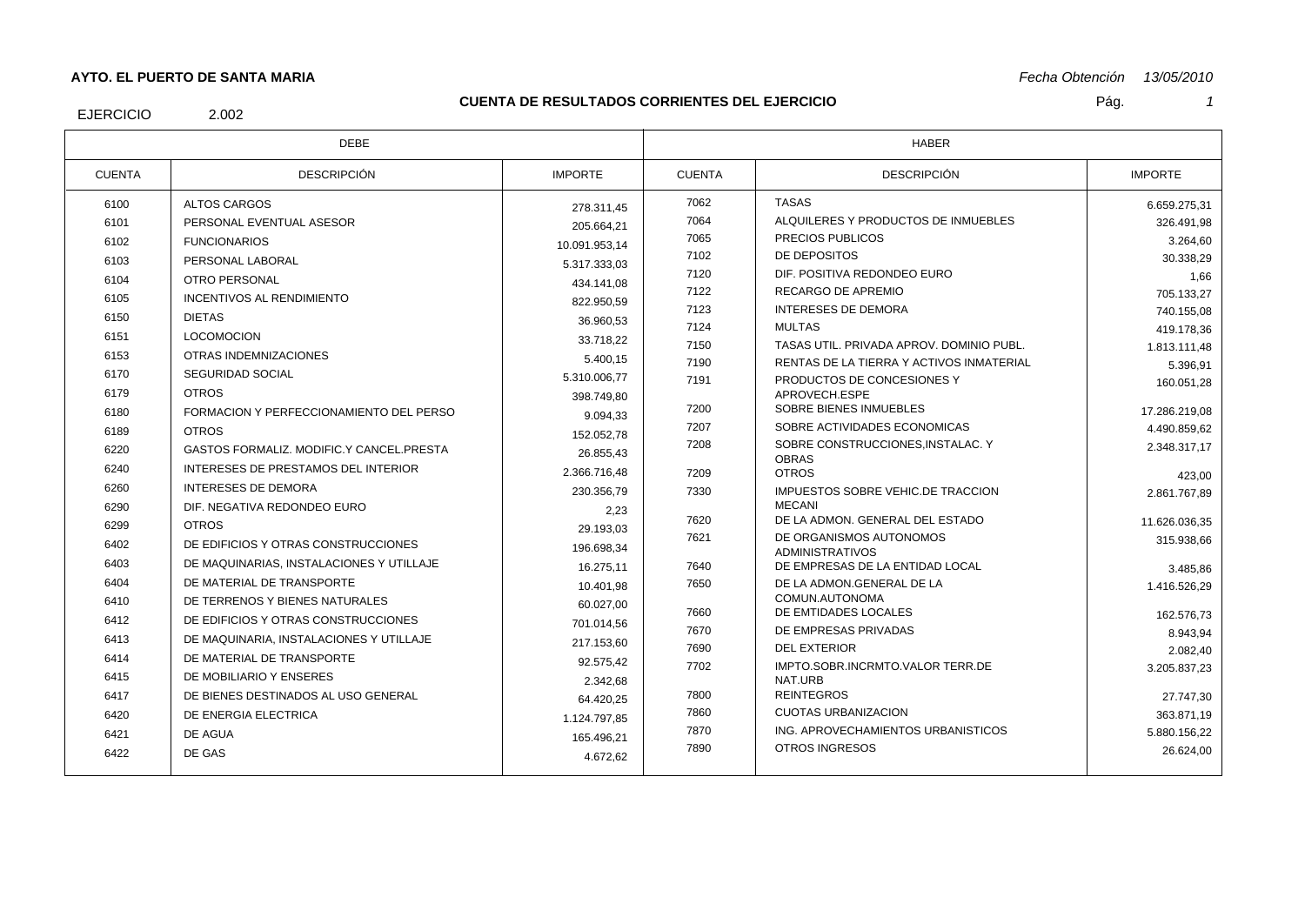## **AYTO. EL PUERTO DE SANTA MARIA**

### **CUENTA DE RESULTADOS CORRIENTES DEL EJERCICIO**

*Fecha Obtención 13/05/2010*

EJERCICIO

# 2.002

Pág. *2*

| <b>DEBE</b>   |                                             | <b>HABER</b>   |               |                            |                |
|---------------|---------------------------------------------|----------------|---------------|----------------------------|----------------|
| <b>CUENTA</b> | <b>DESCRIPCIÓN</b>                          | <b>IMPORTE</b> | <b>CUENTA</b> | <b>DESCRIPCIÓN</b>         | <b>IMPORTE</b> |
| 6423          | DE COMBUSTIBLES                             | 59.712,47      | 7940          | PROV. INSOLVENCIA APLICADA | 14.418.145,90  |
| 6424          | DE VESTUARIO                                | 34.481,75      |               |                            |                |
| 6425          | DE PRODUCTOS ALIMENTICIOS                   | 54.893,03      |               |                            |                |
| 6426          | DE PRODUCTOS FARMACEUTICOS                  | 1.771,06       |               |                            |                |
| 6429          | <b>OTROS</b>                                | 176.239,03     |               |                            |                |
| 6430          | <b>TELEFONICAS</b>                          | 367.025,82     |               |                            |                |
| 6431          | <b>POSTALES</b>                             | 65.291,23      |               |                            |                |
| 6450          | <b>LIMPIEZA Y ASEO</b>                      | 7.065.740,08   |               |                            |                |
| 6451          | <b>SEGURIDAD</b>                            | 246.665,84     |               |                            |                |
| 6456          | <b>ESTUDIOS Y TRABAJOS TECNICOS</b>         | 375.819,06     |               |                            |                |
| 6459          | <b>OTROS</b>                                | 3.981.968,93   |               |                            |                |
| 6460          | DE EDIFICIOS Y LOCALES                      | 68.995,87      |               |                            |                |
| 6461          | DE VEHICULOS                                | 70.388,27      |               |                            |                |
| 6468          | DE OTRO INMOVILIZADO                        | 59.310,14      |               |                            |                |
| 6469          | OTROS RIESGOS                               | 7.185,32       |               |                            |                |
| 6470          | PARQUE MOVIL                                | 23.099,24      |               |                            |                |
| 6480          | ORDINARIO NO INVENTARIABLE                  | 125.468,74     |               |                            |                |
| 6482          | PRENSA, REVIST.LIBROS Y OTR. PUBLIC. PERIOD | 26.096,11      |               |                            |                |
| 6490          | CANONES                                     | 653.484,87     |               |                            |                |
| 6491          | <b>RELACIONES PUBLICAS</b>                  | 67.301,06      |               |                            |                |
| 6492          | PUBLICIDAD Y PROPAGANDA                     | 214.129,33     |               |                            |                |
| 6493          | <b>JURIDICOS Y CONTENCIOSOS</b>             | 77.887,23      |               |                            |                |
| 6496          | REUNIONES Y CONFERENCIAS                    | 33.150,13      |               |                            |                |
| 6499          | <b>OTROS</b>                                | 1.015.847,45   |               |                            |                |
| 6556          | PRESTACIONES SOCIALES                       | 32.475,56      |               |                            |                |
| 6710          | A OO AA ADMINISTRATIVOS DE LA ENT.LOCAL     | 636.267,09     |               |                            |                |
| 6740          | A EMPRESAS DE LA ENTIDAD LOCAL              | 1.235.158,47   |               |                            |                |
| 6750          | A LA ADMON.GRAL.DE LA COMUNID.AUTONOMA      | 10.798,38      |               |                            |                |
| 6762          | A MANCOMUNIDADES DE MUNICIPIOS              | 151.809,66     |               |                            |                |
| 6766          | A CONSORCIOS                                | 1.685.671,46   |               |                            |                |